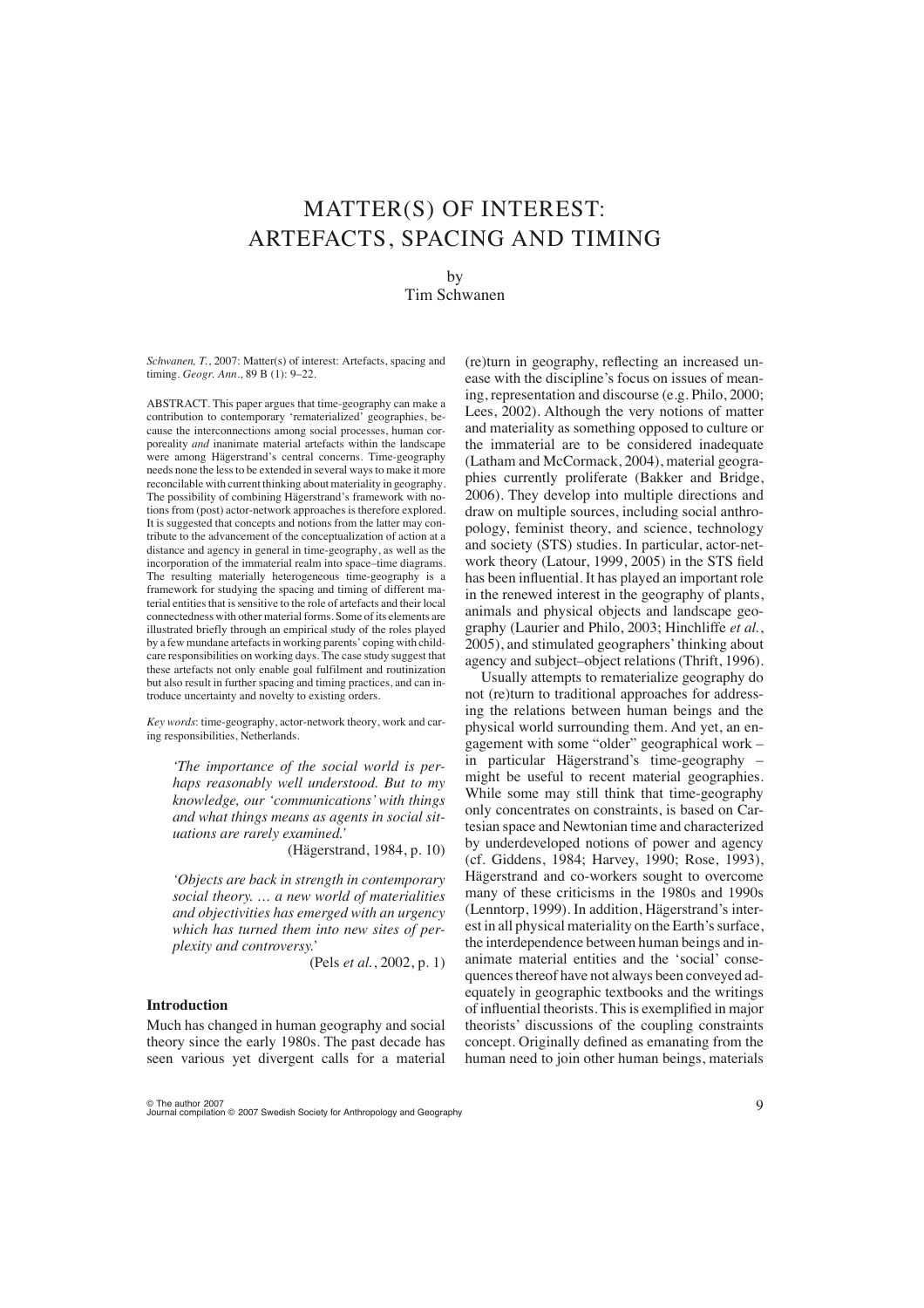and/or artefacts for production, consumption or transaction (Hägerstrand, 1970), Giddens (1984, p. 114) described them as constraints 'that condition activities jointly with others' and Harvey (1990, p. 211) as 'the need to have the time–space paths of two or more individuals intersect to accomplish any social interaction'. Thus, the individual need to couple oneself to all kinds of inanimate entities has repeatedly been squeezed out of descriptions of what coupling constraints entail.

This is not to suggest that time-geography is without problems or shortcomings. For instance, while physical co-presence/absence and local connectedness are emphasized, the conceptualization of relations at a distance is underdeveloped in Hägerstrand's version of time-geography. His conceptualizations of agency, the role of material artefacts and the intersection of the material and immaterial realm may also be advanced. (Post) actor-network approaches appear to be a useful candidate for such advancement, because their ontologies are at least to some extent commensurable with timegeography (Gren, 2001; Thrift, 2005).

This paper explores to what extent time-geography may be combined with, and benefit from, insights from (post) actor-network approaches. Attention is focused on technical artefacts, because they can be used to extend the time-geographic conceptualizations of agency and action at a distance and show how local connectedness affects the durability of sociomaterial assemblages. The roles of a few artefacts are illustrated through a brief case study of how parents in dual-earner households space and time their work and caring responsibilities on working days with data from the Utrecht region, the Netherlands. The remainder of the paper starts with a description of time-geography, followed by a discussion of some insights and concepts from (post) actor-network approaches. The reader should keep in mind that neither of these bodies of work is homogeneous; both are variegated and do not constitute coherent wholes.

## **Hägerstrand's time-geography**

Torsten Hägerstrand sought to provide a perspective – a worldview as he sometimes called it – on the ways in which all that exists on the Earth's surface gets placed or places itself during a certain period of time as an alternative to the increasing fragmentation and specialization of human geography (Hägerstrand, 2004). Time-geography as he envisaged it is process-oriented, concerned with movement and circulation of materiality, and accords a central role to touch as a sensory faculty and basic form of communication rather than speech and language (Gren, 2001; Pred, 2005). His interest in movement resulted in discomfort with conventional maps, which he sought to overcome through an alternative notation system – the time-geographic diagrams.

A detailed discussion of time-geography in the 1970s may be found in Parkes and Thrift (1980). Suffice it to say that time-geography started as a series of basic postulates about what human beings can(not) do and was built around the core concepts of the *space–time trajectory*, *space–time constraints*, and the *project*. The path or trajectory represents the movement of any physical entity through space and time, and is the outcome of the interactions between constraints and projects. Constraints were grouped into three basic types. In addition to coupling constraints, Hägerstrand (1970) identified capability and authority/steering constraints – physiological and instrumental restrictions and laws, rules and norms regulating access to sections of physical space, respectively. Later a distinction was drawn between space–time constraints that are contingent and amenable to modification and basic conditions to which all interactions among animate and inanimate entities are subject (Hägerstrand, 1975). The latter include, for instance, the impossibility of two bodies or objects occupying exactly the same position in physical space at a given moment in time and the indivisibility of the human body. Simple as they may seem, these basic conditions have profound implications, including a presence/ absence binary: corporeal presence at one location implies absence elsewhere (Adams, 1995).

Projects were originally defined as clusters of acts, individuals and items necessary for the completion of any intention-inspired or goal-oriented behaviour (Hägerstrand, 1973). Attention for the project concept grew in Hägerstrand's later writings, in which he emphasized the importance of *local connectedness* and momentary 'thereness' of phenomena as determinants of the success of projects. Completion of a project requires room to be made within a *landscape*: a territory with its total filling of material and immaterial entities – human bodies and minds, animals, artefacts, words and other entities – that constitute the conditions for action. Rather than a visual or scenic panorama, it is a configuration of contacts between countless existents with their own biographies of encounters (Hägerstrand, 1995a). $<sup>1</sup>$ </sup>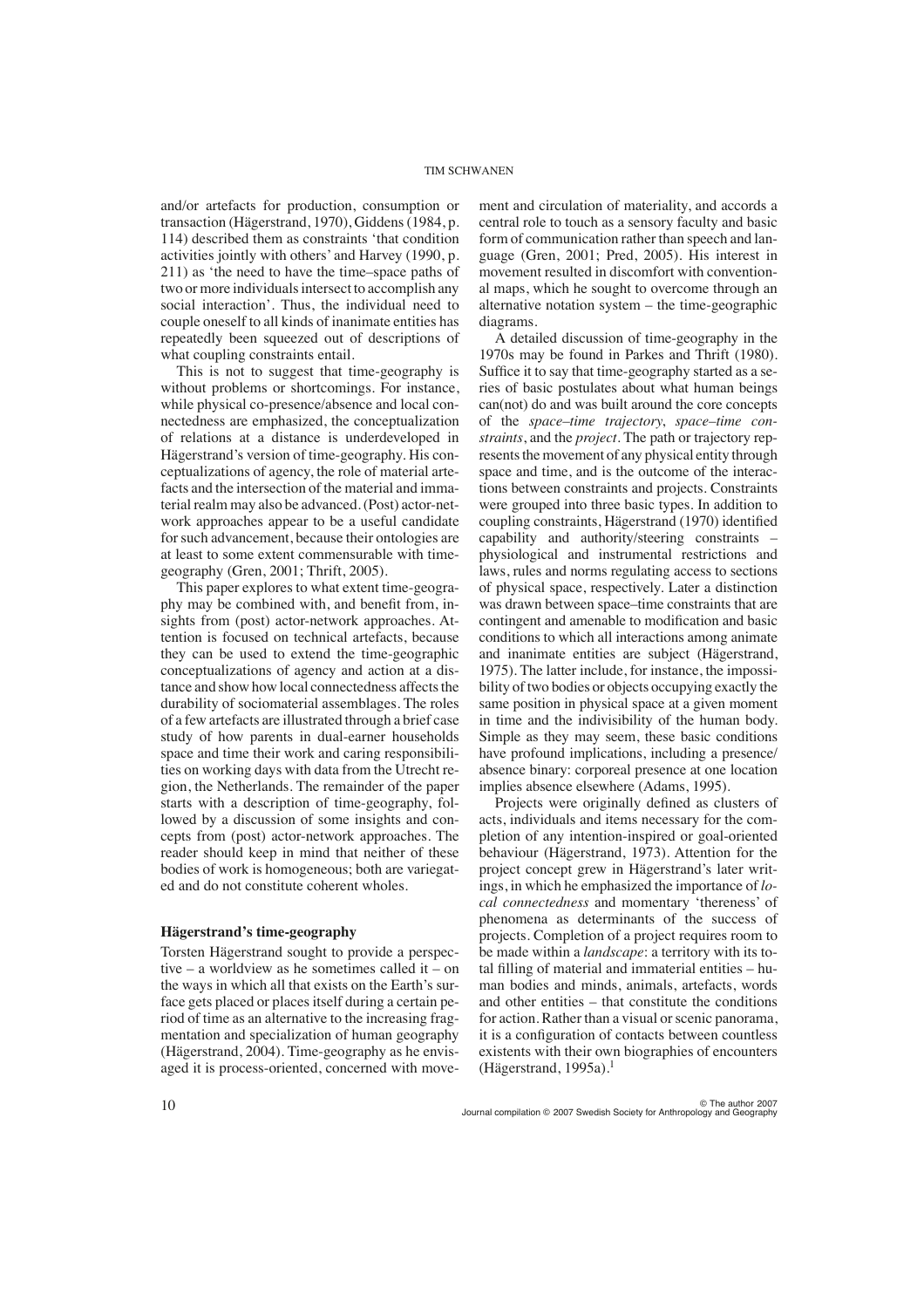Projects are linked to the landscape through the (re)creation of *pockets of local order*: specific sections of the landscape equipped with material objects and systems of regulation facilitating the (repeated) performance of acts (Ellegård and Vilhelmson, 2004; Lenntorp, 2004). Ordering, for Hägerstrand, was the spacing and timing of bodies, artefacts and other items as parts of the landscape in a continuous attempt to protect a project from the intervention of unwanted influences, the double challenge of keeping favourable things and events within reach and unfavourable ones out of the immediate environment through a variety of interrelated strategies (Hägerstrand, 1974, 1984, 1988):

- 1. *Transportation*, or actually the enhancement of the speed of movement *vis-à-vis* that of other entities in the landscape;
- 2. *Fixation*, or the 'colonisation of the future' (1988, p. 40) whereby durable structures are created or used that provide protection within the landscape. These structures can be material or immaterial. Examples of the latter are promises and contracts;
- 3. *Deployment of technologies*, to overcome capability constraints and reduce the uncertainty immanent to projects through the standardization of acts.

As the opening quote of this paper and the previous paragraph suggest, Hägerstrand and associates explicitly acknowledged the importance of and empirically investigated material 'things' during a period when few human geographers were interested in materiality (Hägerstrand, 1974; Ellegård, 1983, 1996). They did so because they believed artefacts to mediate social structures and relations (Hägerstrand, 1995a). Implied in this statement is the suggestion that the physical is not simply material. Similarly, Hägerstrand (1989, p. 5, emphasis added) argued that:

Meaning and matter come together in the human person. Action in the landscape whatever the meaning is, is also *matter acting on matter*. Seen in this perspective actions become space/time trajectories of matter.

It is therefore possible to argue that, especially in his latest writings, the material and immaterial were entangled in one another for Hägerstrand. Rather than dualistically juxtaposing internal mental experiences and events in the outside world as in the 1970s, Hägerstrand (1995a, b) was more interested in the intersections and overlap of the cultural and the material in the landscape. As the philosophical underpinnings of these endeavours, he used the Popper and Eccles scheme of the three worlds – the universe of physical entities; mental states; and products of the human kind (Hägerstrand, 2004).

Hägerstrand's conceptualization of agency seems to have developed over time. In the 1970s agency tended to reside with humans, as the definition of the project concept exemplifies. While it can be traced in his texts from the 1970s, he argued more explicitly that agency is not necessarily related to intentionality, will and consciousness in the 1980s and 1990s. Drawing on Wittgenstein and others, he then emphasized how human beings interact with their surroundings through touch and everyday practices. Unlike earlier work (Hägerstrand, 1974), he later also considered artefacts to be imbued with some kind of agency, as the opening of this article suggests. And in one of his last papers Hägerstrand (1995a, p. 36) wrote:

it is striking how tightly the boundary is drawn around the actor. There is only a social context and this only in a very abstract form. Neither the actor nor his or her partners are considered as living bodies. And there are neither tools nor other things as support or as material to work on.

At least in Hägerstrand (1984), he argued that artefacts as agents not only enable people to overcome capability constraints but are also *sources of routinization and stabilization*, enhancing the predictability of projects. It should be added, however, that overall his texts do not suggest that he considered artefacts and other objects to be full-fledged actors; he continued to distinguish between causal events in nature and social actions by humans (Hägerstrand, 1995a). He also wrote about the 'life' of humans and 'existence' of animals, plants and artefacts (Hägerstrand, 1995b), thereby hinting at ontological differences in kind between people and the nonhuman entities populating the Earth's surface. One could say that Hägerstrand remained somewhat vague and undecided about the agentive capacities of the latter.

Arguably it is to the understanding of how the local connectedness of material forms constrains and enables 'social' processes that time-geography makes its largest contribution. Although Hägerstrand pointed out that landscapes are not necessar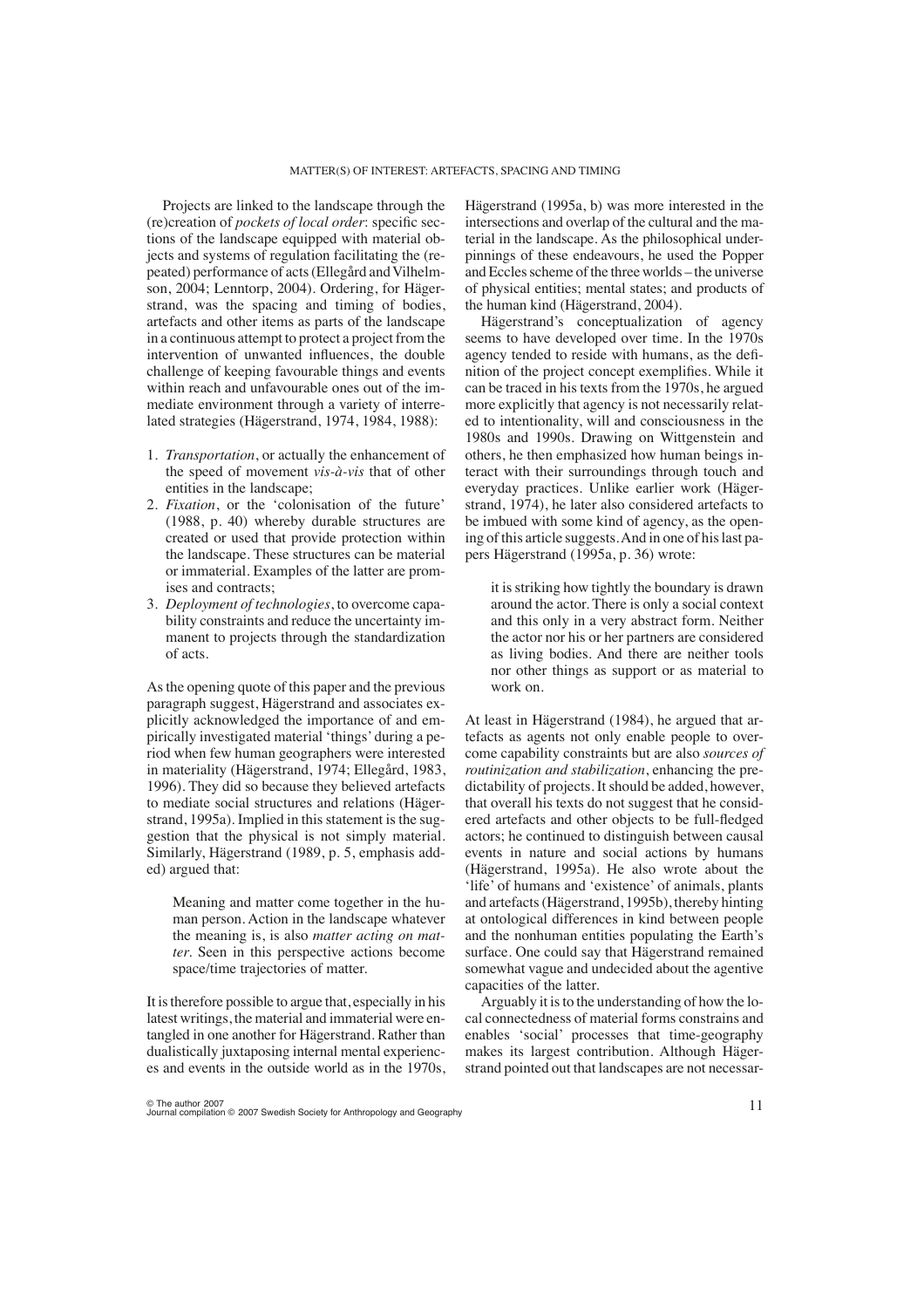ily local, time-geography could benefit from further conceptual development of the relations between material entities that are separated in physical space (cf. Adams, 1995). This, I believe, is important because processes such as globalization and technological advances have increased opportunities for action at a distance and reconfigured the meaning of the words *near* and *far* in everyday parlance and scientific discourse (Amin and Thrift, 2002; Callon and Law, 2004). At the same time, the fundamental corporeality Hägerstrand sought to highlight should not be discarded, as action at a distance always requires the physical bundling of people, artefacts and other material forms. Further, while addressing the role of everyday material artefacts, issues of agency and the relations between the material and immaterial in particular in his later work, Hägerstrand did so at an abstract level without recourse to empirical investigation. Consequently, it remains unclear how and why artefacts act as agents in social situations and can invoke change in existing orders. One way to address these issues is to draw on insights from (post) actor-network approaches and an empirical study of everyday objects used by dual-worker households to juggle work and caring responsibilities.

#### **(Post) actor-network approaches**

The term 'actor-network theory' (ANT) is commonly used to denote the work of Latour, Callon, Law and their colleagues. During the past years these researchers tended not to use this name, but Latour has recently re-embraced the term 'since the easiest signpost is the best' (2005, p. 9). In this article I employ the names "(post) actor-network approaches" or "(post) ANT" for the work of these STS writers, their colleagues and geographers inspired by them. It has become increasingly difficult to separate this field from other approaches, because what used to be known as ANT has been mingled with other post-structuralist currents, especially those inspired by the "vitalist" philosophy of Gilles Deleuze who reworked the ideas of Bergson, Spinoza and other philosophers. This blending of (post) ANT with other currents is perhaps best exemplified through non-representational theory in geography, for which Latour and associates are one source of inspiration alongside thinkers as diverse as Deleuze, Merleau-Ponty, Bachelard, Butler and Haraway (Thrift, 1996; Amin and Thrift, 2002). The genesis of actor-network thinking is well rehearsed by now (Murdoch, 2006) and will not be repeated here. Attention will instead be directed towards the (post) ANT contributions to thinking about ordering, materiality and agency.

Questions of ordering have always been central to (post) ANT, whereby ordering may be described as the coordination of a large heterogeneity of material and immaterial elements into specific spatiotemporal arrangements (Callon and Law, 2005). Time and again it has been contended that orders can be established in numerous ways and are always provisional; they are precarious achievements continuously liable to modification. There are none the less various ways in which orders can be given at least some degree of stability, including the deployment of technical artefacts such as measurement devices, texts and automatic door closers. Technologies such as these create (quasi) stability because they localize and globalize human interaction (Latour, 1996). They localize in the sense that they channel the possibilities for (human) interaction into specific directions; they globalize because they enable human beings to extend relations in space and time. By *delegating* interaction and other relations into nonhuman entities, humans can give obduracy and transportability to those relations. Artefacts are thus essential to action at a distance and long-distance control (Law, 1986). None the less, rather than functioning as simple intermediaries, technical artefacts *translate* intentions and *mediate* relations (Latour, 1999, 2005). Eventually, they may routinize sequences of (human) acts and indeed act as intermediaries, which often means that their role becomes invisible. *Punctualization* – which occurs when a group of entities is seen as a single agent – is none the less reversible; intermediaries can always become mediators again.

Notions of agency are implied in the above discussion. According to (post) actor-network thinking, agency is not a capacity located within the human mind, but a precarious and emergent effect of the arrangement of heterogeneous materials (Callon and Law, 2005). Agency becomes possible if links are established and maintained among actants – human or nonhuman entities that modify other entities in trials (Latour, 2004). It is thus a characteristic circulating through assemblages of actants, or *actor-networks*. This view on agency is made possible by a monist ontology of force (Brown and Capdevila, 1999): there are basic units of substance (actants) that enter into relations and form assemblages through encounters. The implication is that there are only ontological differences in degree between human and nonhuman entities.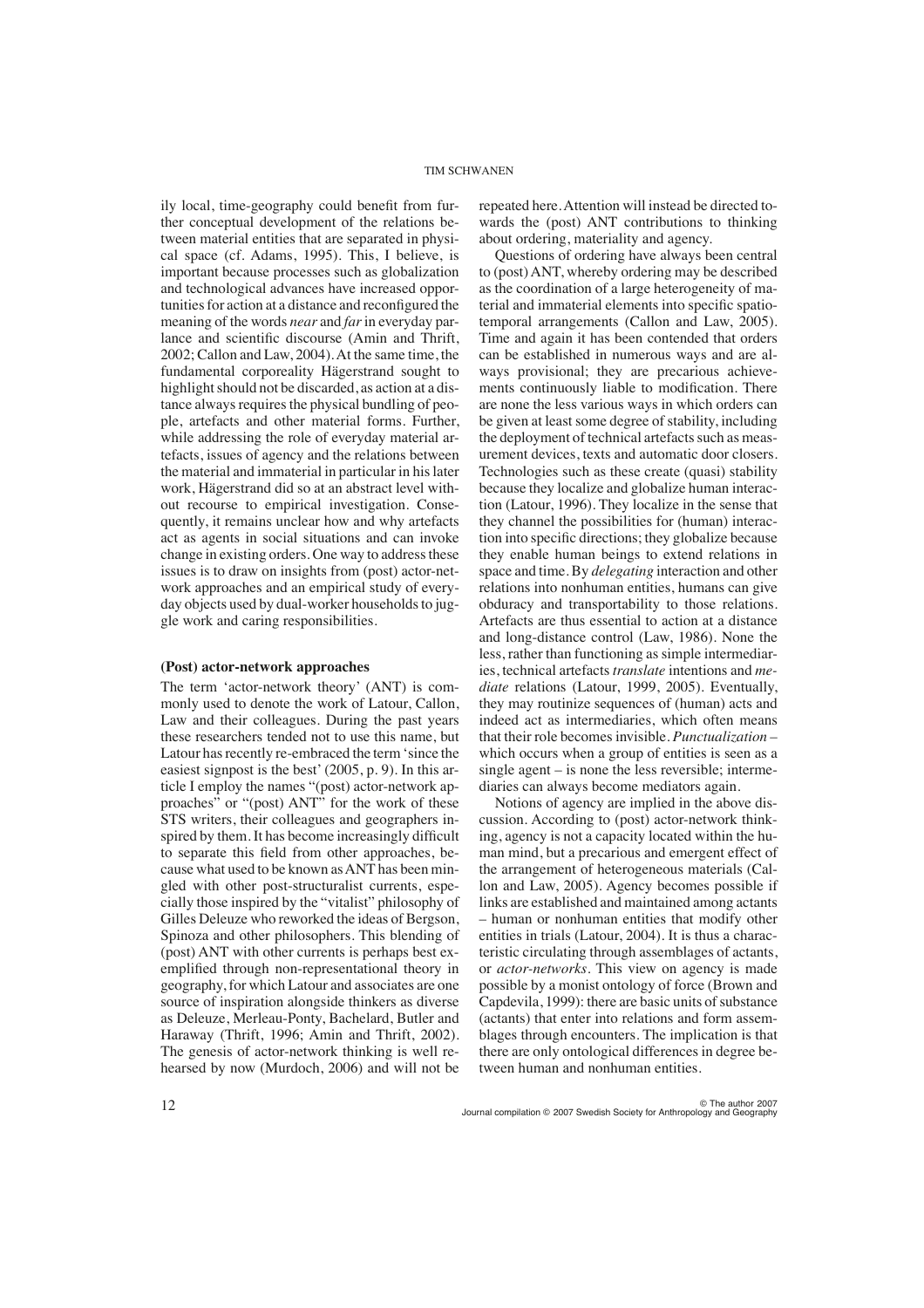Over time many criticisms have been levelled at ANT and its conceptualizations of ordering and agency of which three are most relevant here. First, the work of Latour and others has been criticized for privileging fixity over viscosity and highlighting the (re)production of hierarchies and domination at the expense of other ordering strategies. Feminists in particular have pressed this point, because they felt uneasy about the masculine managerialism and heroism characteristic of ANT. Haraway ([1997] 2004), for instance, has argued for greater sensitivity to other modes of ordering and the relevance of the prime axes of differentiation in society – gender, class and race – as explanatory factors in ordering practices. Second, the assumption that all elements (or actants) must have something in common and can potentially be related to one another makes it impossible to differ with networks and results in determinism (Lee and Brown, 1994). The third criticism concerns the replacement of differences in kind between humans and nonhumans with differences in degree. Geographers, including those sympathetic to ANT, have struggled with this move. Laurier and Philo (2003), for instance, argue that actor-network thinking downplays the role of human emotions and feelings – similar observations have been made with regard to time-geography (e.g. Buttimer, 1976) – and therefore hesitate to say that human beings and non-human entities are equivalent to one another. Other adherents of non-representational theory have also commented on ANT's technical inflection and argued that specific competences be accorded to human beings as members of networks, given their embodiment and the 'affectivity of (body) subjects' (Whatmore, 2002, p. 161; Thrift, 1999; Anderson, 2004).<sup>2</sup> Critical geographers drawing on ANT have also questioned the equivalence of human and nonhuman actors, contending that social relations can exert more power than others (Castree, 2002; Kirsch and Mitchell, 2004). Finally, Murdoch (1998) argues that human beings are capable of renegotiating their positions within networks in ways unavailable to nonhuman beings, thereby suggesting that human and nonhuman actants sometimes differ in kind.

These criticisms have been addressed in several ways, which tend to emphasize the indeterminacy and openness of relations. Since the mid-1990s, a focus on fixity and closure has been traded for a stress on durability, potentialities and uncertainty in (post) ANT and related bodies of work (Callon and Law, 2005; Murdoch, 2006). John Law and

colleagues have delved into topology and identified other spatialities, including *fluids* – materially heterogeneous associations without stable boundaries that lack a strong core or fixed structure and gently reshape their configurations akin to Deleuzian rhizomes (Law and Mol, 2001). Fluids also allow for feminine modes of ordering of persons 'willing to serve and observe, able to listen, not seeking control, but rather daring to give themselves over to circumstances' (De Laet and Mol, 2000, p. 253). Also drawing on Deleuzian philosophy, Latour (2004) has emphasized the unknown potential and recalcitrance of associations of actants. With respect to artefacts, he has employed the trope of the *detour* to argue that technologies and artefacts will undoubtedly result in modified intentions and uncertainty and thus in irony and paradoxes:

If you want to keep your intentions straight, your plans inflexible, your programmes of action rigid, then do not pass through any form of technological life. The detour will translate, will betray, your utmost imperious desires. (Latour, 2002, p. 252)

Combining Deleuze/Bergson with the notion of the blank figure by Serres, Hetherington and Lee (2000) argue that there are certain elements within sociomaterial assemblages that hold these associations together because they are constitutionally underdetermined. These elements cause a slowdown in the circulation between (human) actors and make people wait, because it is not immediately obvious how they might be used within existing orders. It is in moments such as these that their *virtuality* – that which defies representation and is outside the network – is actualized and somehow becomes part of a sociomaterial association.<sup>3</sup> Blanks allow for new connections and thus enable stability and change within sociomaterial assemblages. A parallel between blankness and agency may be drawn (Hetherington, 1997): because blanks do not necessarily follow pre-established programmes of action, they interrupt closures just as agency does. Brown and Middleton (2005) argue that humans are the blankest of all actors. Drawing on Deleuze/ Bergson, they also contend that fundamental differences between human and other actors exist, thereby recovering ontological differences in kind between human and non-human actors.

The work by Latour, Hetherington and others is in many ways comparable to that of Amin and Thrift (2002) and colleagues (e.g. Latham and Mc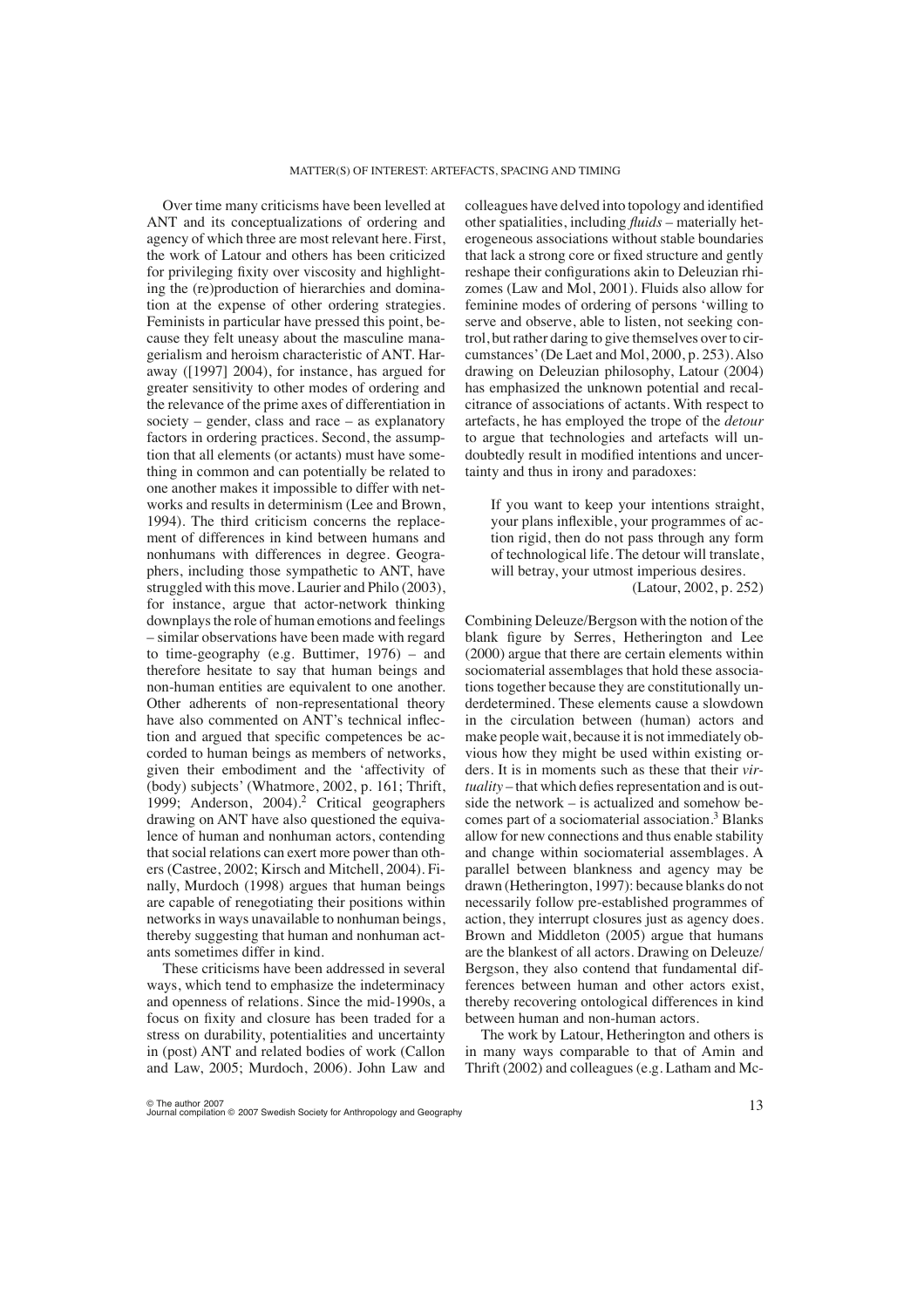Cormack, 2004) who have combined classic actornetwork theory with Deleuzian/Spinozian thought on the transhuman world. For them the human body is not a self-contained whole but a sociomaterial assemblage built out of other bodies and objects through which intensities circulate. Rather than passive relays maintaining life, objects as integrated into the body as some kind of organs can enhance the senses and constitute immanent forces of potentiality from which 'the new constantly proceeds' (Amin and Thrift, 2002, p. 91). They argue none the less that objects' multiplicity should not be overlooked; numerous artefacts direct us continually in ways we barely notice because they have become indispensable to our daily practices, consciousness and subjectivity.

It thus appears that recent work on artefacts provides a series of concepts helpful to the further development of Hägerstrand's time-geography. Notions such as delegation, mediation, detour and blankness may be used to rethink agency and change in time-geography and to expand the concepts of the project and pocket of local order. First, though, some remarks about the commensurability of (post) actor-network thinking and time-geography are in order.

# **A matter of compatibility?**

A comparison of Hägerstrand's time-geography with the work of Latour and colleagues shows parallels beyond a shared interest in spacing and timing. Both are process-oriented and performative, highlighting actual practices, materiality and issues of transportation and transformation. Latour and Hägerstrand also share a clear scepticism about social theory. Further, there are some similarities in terms of the conceptualization of space and time. Both Hägerstrand (1988) and Latour (1997) have rejected Kantian views on space and time (albeit for different reasons) and argued that space and time should be accorded the same philosophical dignity. For both of them, space, time and matter/actants are intricately related.4

There are, however, a number of points where time-geography and (post) actor-network approaches diverge. One of these concerns agency. While both Hägerstrand and (post) ANT thinkers are critical of conceiving of agency as a purely conscious and intentional activity, they differ with respect to nonhuman agency. Where Latour (2004) gives nonhuman entities a voice and frees them from causal determination, Hägerstrand is more hesitant and ambivalent in this regard in his latest texts and tended to think of actors as strictly human in the 1970s. If, however, time-geography is to incorporate 'the social' more satisfactorily in its framework, its practitioners should abandon Cartesianism and go all the way to distribute agency more fully between human and nonhuman entities (Gren, 2001).

One might also think that the creativity and openness valued by Bergson, Deleuze and non-representational theorists is not commensurate with Hägerstrand's focus on constraints and physicality. Hägerstrand wrote somewhat sceptically about philosophy and social theory more than once, as he held the view that thinkers tended to lose sight of the practicalities of everyday life and the fact that there are space–time constraints conditioning the possibilities for action in the corporeal world of matter (Hägerstrand, 1988).<sup>5</sup> However, as discussed before, Hägerstrand was not only interested in constraints. Especially in his later papers he argued that local connectedness is also enabling and that the landscape is 'always both a graveyard and a cradle of creation' (Hägerstrand, 1995b, p. 93). Further, the work of some geographers drawing on Deleuze has also been criticized for over-emphasizing spatial openness and fluidity and discarding fixities and blockages (Amin and Thrift, 2002; Marston *et al.*, 2005).

Still, it could be contended that some versions of time-geography are mechanical in a Bergsonian sense, treating change and evolution merely as the realization of pre-existent possibilities.<sup>6</sup> A case in point would be the analysis of the space–time prism – the set of possible trajectories that could have been taken given a set of space–time constraints, which Hägerstrand (1970, 1975) considered an important tool for investigating which projects and paths failed and which has been rediscovered by transport planners and employed to expose the gender blindness of conventional accessibility measures (Kwan, 2004). However, later versions of time-geography have a less mechanical character and approaches drawing on Deleuzian thinking and Hägerstrand's worldview are not mutually exclusive. This is among others because a focus on openness and indeterminacy can contribute to our understanding of what happens within the limits of possibility set by Hägerstrand's constraints. Such a focus may also enable researchers to better understand how the impacts of space–time constraints are creatively circumvented and relaxed in everyday practices (cf. Schwanen, 2006).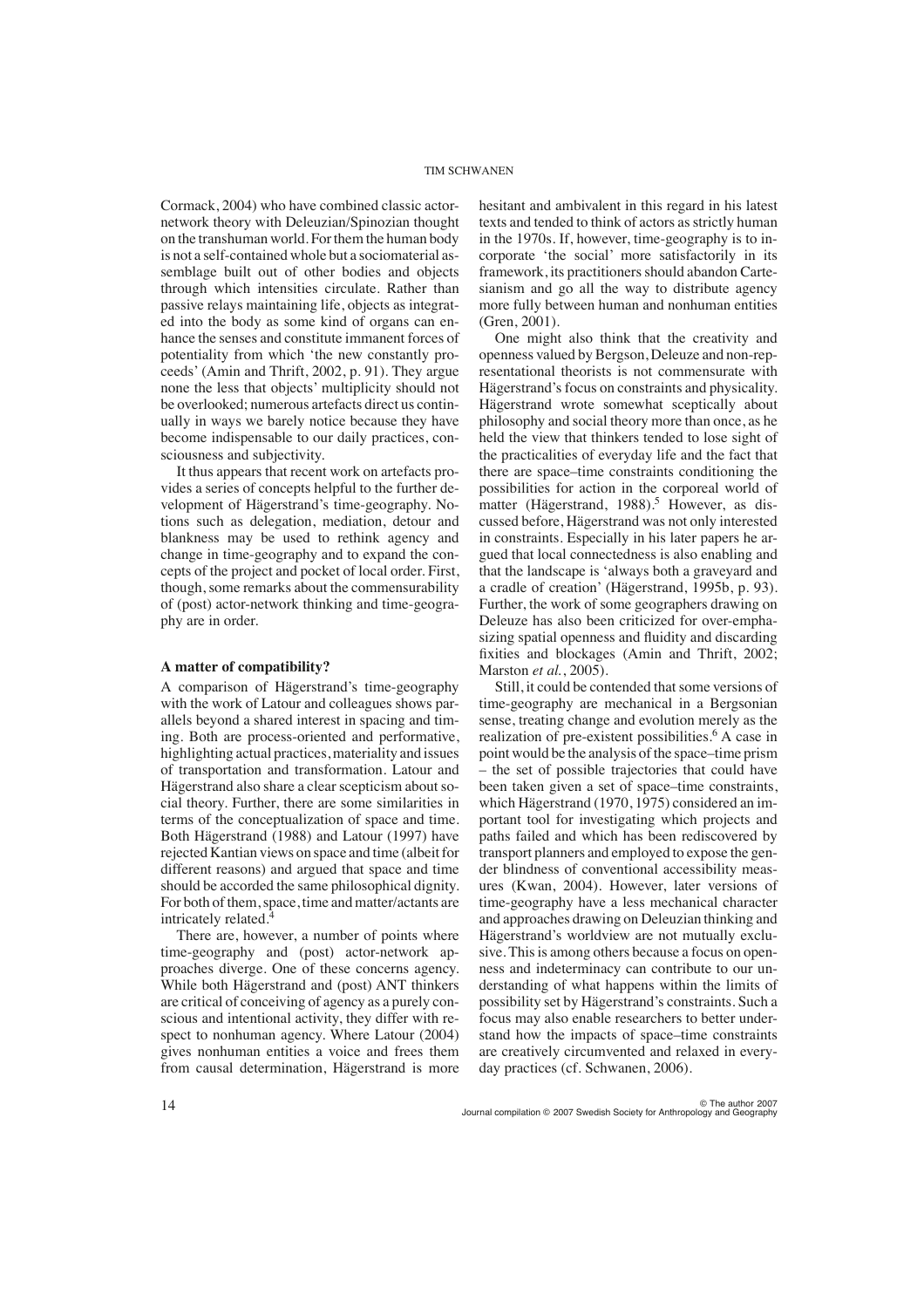Finally, time-geography and (post) actor-network approaches appear to differ with respect to the use of micro/macro and local/global distinctions. While readers of Hägerstrand's texts may come across these dualisms regularly, their use as explanatory categories has been criticized repeatedly by Latour and others. However, Hägerstrand sought to provide a notation system that eliminated the macro/micro gap in order to enable a better understanding of the implications of (macro level) physical planning decisions for individuals and social structures (Gren, 1994; Ellegård, 1996). Further, when criticizing Giddens for failing to show how structures and individual action are related, Pred (1981) drew on time-geography to overcome this problem. In other words, time-geography is not necessarily caught up in the micro/macro dualism.

Overall, then, the differences between time-geography and (post) actor-network approaches tend to be smaller than Hägerstrand's most renowned texts from the 1970s might suggest. There are, I believe, sufficient common grounds for combining these fields. Where differences exist, concepts from one field may enrich the other.

# **Towards a materially heterogeneous timegeography**

Concepts and notions from time-geography and (post) actor-network approaches can now be reassembled into what might be termed a materially heterogeneous time-geography. It follows from the discussion thus far that the words 'materially heterogeneous' are actually superfluous. I use them to emphasize that Hägerstrand's interest in materiality beyond human corporeality has often been overlooked and to accentuate that time-geographers need to grant material entities additional qualities. Where Hägerstrand was undecided in terms of the agentive capacities of nonhuman entities, it is also possible to grant artefacts a kind of agency that is not associated with intentionality or consciousness but their ability to link up with other actants (including human beings). At the same time, human beings should be accorded an exceptional ontological position; they differ in kind from nonhuman actants because of their reflexive and affective capacities and unique sensory faculties.

I will illustrate that time-geography may overcome some of its weaknesses with respect to action at a distance and agency through (post) ANT notions and concepts by discussing a series of mundane artefact which parents in dual-worker families

use in their everyday juggling of work and caring tasks. More specifically, I will concentrate on artefacts travelling into/out of a nursery when parents deliver/collect their children on regular weekdays. The information about these artefacts and parents' use of nurseries was collected during fieldwork in the Utrecht region, the Netherlands.<sup>7</sup> The focus is here on nurseries because they play a key role in working parents' daily lives. Their children spend considerable time there, and this regularly imparted feelings of guilt in some of the parents interviewed, especially the mothers. There is none the less scant attention for nurseries as sites of childcare in the human geography literature. Before discussing the artefacts travelling into/out of the nursery, I will return to the concepts of the project and pocket of local order.

# *Projects and pockets of local order*

Recall from earlier sections that Hägerstrand originally defined projects as clusters of acts, individuals and items required for the completion of any intention-inspired and goal-oriented behaviour. (Post) ANT terminology may be used to reduce the implicit human centredness in this early definition. A project may also be defined as a set of actions performed by an association of materially heterogeneous elements working together to fulfil one or more goal(s) or intention(s) on the part of at least one of the entities involved, which may or may not change with the passage of time. The entities that are or become part of a project are close to one another in network/fluid space, irrespective of their positioning in physical space. Their relational proximity derives from the fact that they are somehow relevant to the fulfilment of the goal(s) and intention(s) associated with the project. The pocket of local order concept also needs to be refined, because 'local' can have a double meaning: it can refer to corporeal proximity (touch) in Hägerstrand's space of matter and to relational proximity (function) in network/fluid spaces. Pockets of local order can thus stretch across physical space; corporeal proximity is, however, always involved because pockets need to be (re)produced within broader landscapes where numerous other projects also try to secure room.

The differences between the two project definitions may seem minimal. Note, however, that the second definition does not automatically relate goals and intentions to human beings. This is not to suggest that inanimate entities have goals and inten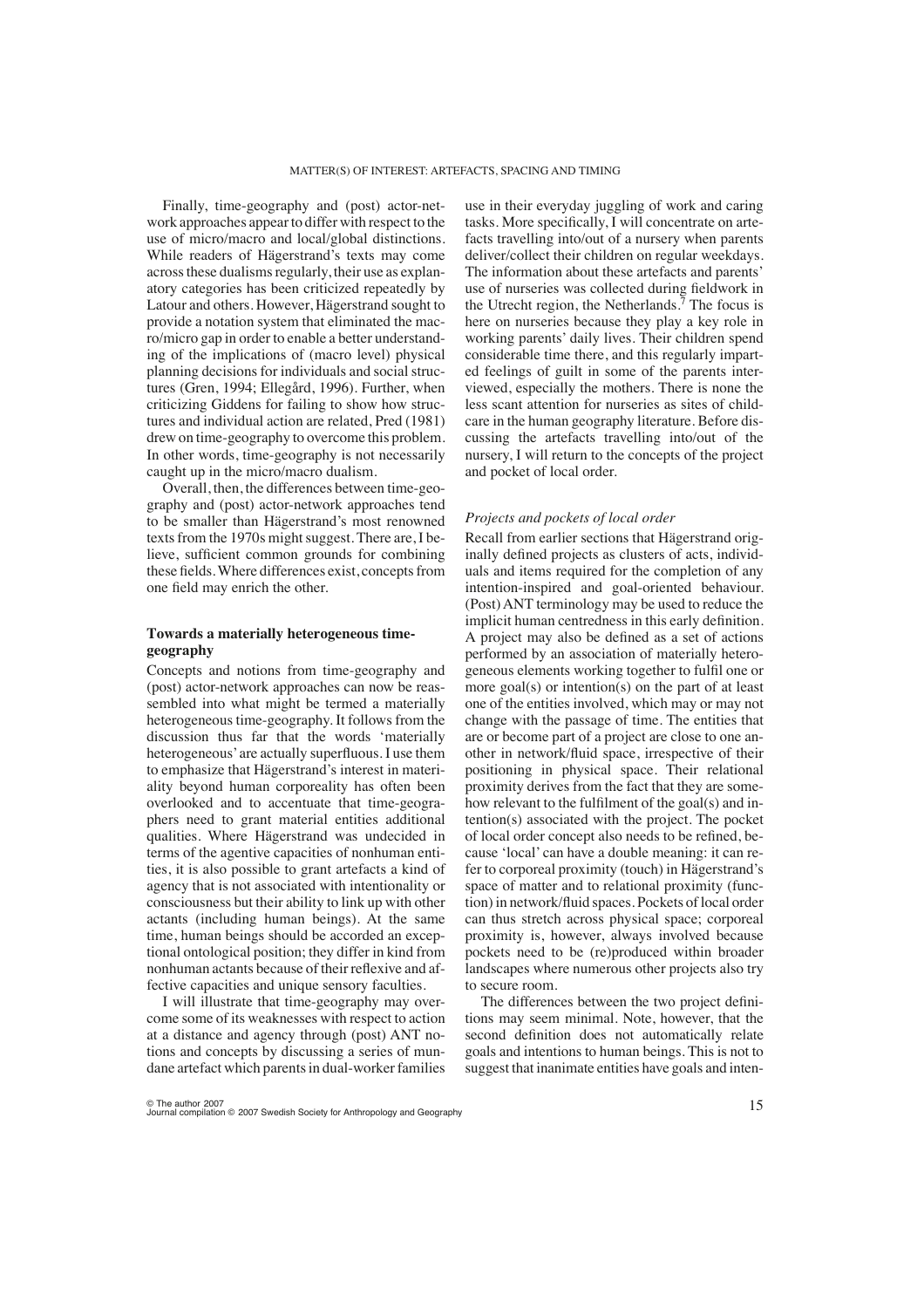tions themselves but rather that these entities may reflect the delegated intentions and goals of actants in other spaces and times, making those absent actants incorporeally present at the sites where the entities in question are located physically (Latour, 1997, 1999). One way to incorporate goals, intentions and other immaterial phenomena into time-geographic diagrams would thus be to depict the space–time trajectories of nonhuman entities.

As the above suggests, technical artefacts should be considered important constituents of projects and pockets of local order. This is because artefacts are indispensable to human behaviour; human agents usually have to associate themselves with artefacts to overcome capability constraints (Hägerstrand, 1984, 1988) and make action possible (Latour, 1999, 2005). In addition, both Hägerstrand and classic ANT texts (e.g. Law, 1986) have pointed at the routinising and stabilising impact of artefacts, maintaining that these contribute to the transportability and fixation of relations and phenomena. Because of the routinisation they enable, the relevance of artefacts for human (inter)action is usually overlooked (Hägerstrand, 1984; Latour, 1999, 2005). This also occurs with respect to what travels into/out of the nursery. One tends to think of children as corporeal entities delivered in the morning and collected in the evening and forget the artefacts that come and go with them – think of lunchboxes, (spare) clothes, nappies, baby chairs, toys and the like. Further, technical artefacts allow humans to act at a distance and mingle absence and presence. Finally, and this is where Hägerstrand and Latour and associates diverge, technical artefacts can result in detours requiring additional ordering or spacing and timing and introduce novelty into existing orders.

# *Transportability and speeding up*

Some artefacts travel into/out of the nursery with the children but are less directly related to the interactions between infants and the centre's staff members. Various parents leave child seats which can be disassembled from bicycles at the nursery in the morning and reassemble them on their bikes when picking up their children. The interviews suggested that parents do this because it enables them to traverse the landscape on the way to/from their workplace more easily, thereby enhancing their relative speed when travelling through the city at morning/evening peak hour. This in turn made it easier to commute longer distances within constrained time budgets and increased parents' – and especially mothers' – access to suitable employment.

Ruth, a mother residing in the city of Utrecht, related how she and her husband were both able to commute to a workplace outside the city when their two sons were still infants because they shared not only chauffeuring responsibilities but also child seats. In the morning she brought her two infants to the nursery on her bicycle and left the child seats, for which there is a small storage room, in the nursery building. Afterwards she would return home, take the family car and drive to her work. At the end of the workday, her partner who commutes by train to another major Dutch city would pick up the children, riding his bike from the station to the childcare centre. There he would assemble the seats on to his bicycle and take the children home. Ruth and her partner left the seats at the nursery because he used a folding bike, which he took along on the train and unfolded when getting off the train to travel to his office. Travelling by folding bike from the train station to the office is faster than using public transport in the city where he is employed.

Rick, another interviewee, also shares chauffeuring duties with his wife. Like Ruth he leaves the seats for his two children at the nursery in the morning, so that his wife can use them later that day. Dropping the seats at the centre saves time: without the rather expensive seats he can leave his bike at an unguarded bicycle shed near the entrance of the train station – notorious for the theft of bicycles – instead of putting it in a guarded shed at greater walking distance from the railway track.

These examples may strike readers as specific if not peculiar,<sup>8</sup> but illustrate an aspect normally overlooked in studies of dual-earner households' juggling of work and caring tasks: technical artefacts such as removable child seats play an important part in enabling mothers and father to combine work and caring responsibilities and to overcome capability constraints restricting (mothers') jobs access to locations near the home. This is not to suggest that negotiations about gender roles between partners, the renegotiations of norms and values about parenthood in formal and informal locales, or the mobilization of social networks are ordering strategies of little use to dual-earner households (e.g. Jarvis *et al.*, 2001; Wheelock *et al.*, 2003). These are all very important but cannot fully explain how parents combine work and domestic duties, because the material everyday practices are left out of consideration.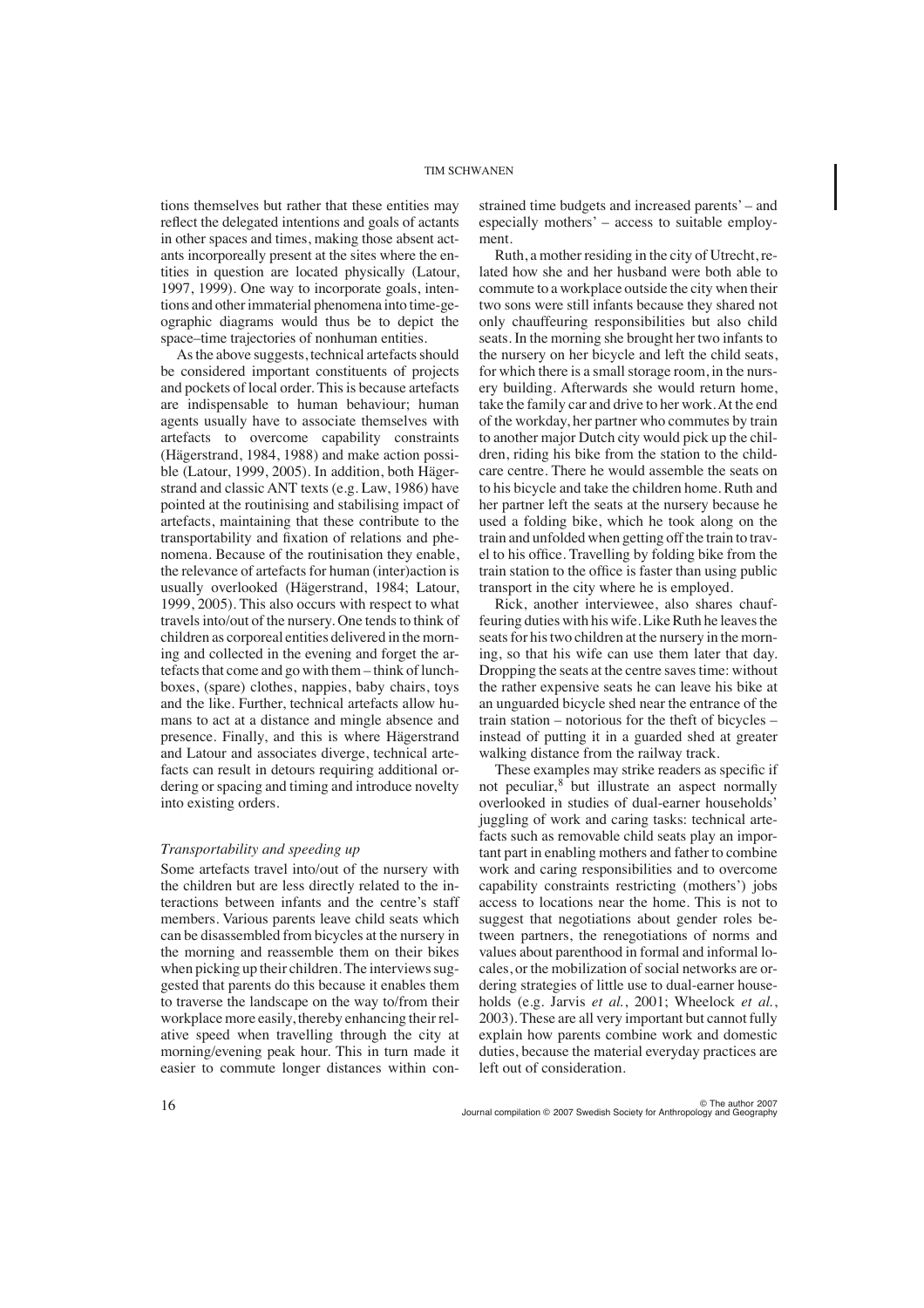Although it may appear that the bikes and child seats function as intermediaries usefully assisting parents in fulfilling goals, they mediate actively and provide the sociomaterial assemblage of bike– parent–child seat–child with space–time trajectories it did not have or conceive of before. Further, as Rick's case illustrates, use of the child seats – instrumental to a seamless combination of work and caring responsibilities – also adds complexity to his spacing and timing practices, for he has to leave them at the nursery or park his bike in a guarded shed at a greater distance from the station entrance. Otherwise breakdown of this particular assemblage will almost certainly be the outcome.

#### *Action at a distance*

Other artefacts enable parents to globalize themselves and make them both bodily absent and incorporeally present in the nursery. They thereby effectively resolve the presence/absence binary characteristic of time-geography (Hägerstrand, 1975; Adams, 1995). Two kinds of items are particularly important in this process of delegation: mobile telephones and notebooks.

The interviews made clear that telephone access is a major issue for both the parents and the nursery staff. The latter want to be able to reach the children's parents (or alternatively relatives or friends) at all times just in case something is wrong with the child. Parents want to be available continuously should a nursery staff member phone them. Therefore, many interviewees carry their mobile phones with them during all activities at their workplace, including meetings and lunch in the canteen, even though this sometimes results in mental conflicts whereby they ask themselves whether it is appropriate to leave their phones switched on. These parents are thus continuously engaged in the creation and negotiation of a local pocket of order within the broader office landscape, so that they can hear and/ or touch their mobile phone if required. This local ordering exemplifies a technical detour (Latour, 2002), an unintended outcome of the mediation of the mobile phone. At the same time, it is also a parent ordering her local surroundings and managing the local connectedness of the phone and her own body, so that she can act incorporeally at a distance if required. She is thus actively engaged in the mingling of distance and proximity and in the (re)creation of a pocket of order that stretches across physical space.

The gendered nature of this mediation process

should not be overlooked (cf. Haraway, 1991). The interviews suggest that especially, though not exclusively, mothers use the mobile phone to mingle distance and proximity. As a consequence, their family lives are extended into their work projects and traditional gender division of labour within households may endure despite mothers' larger participation in the labour force. In fact, the use of the mobile phone described here is one manifestation of what is known as remote mothering in communication studies (Rakow and Navarro, 1993; Lemish and Cohen, 2005).

Mediation by artefacts also occurs at the nursery, as the notebooks used by parents and staff members exemplify. When bringing the children in the morning, parents hand a diary or notebook with background information and instructions for the day to a staff member. During the day the staff (can) record events related to the child. It may be said that parents delegate themselves into the notebook before bringing the child to the nursery, and make themselves – or rather their opinions and intentions – available at multiple sites in physical space so that they can act in space–times of which they are not corporeally a part.

The notebooks frequently act as stabilizers in that nursery staff members consult them to see what the parents want them to do and then act accordingly. Such a state of closure is, however, not selfevident, since staff members may also act in ways that differ from the parents' intentions. Perhaps a staff member does not fully understand the text and interprets it differently. While cognitive factors may explain why the parents' intentions are transformed, their translation may also reflect the blankness of the notebook itself (Hetherington and Lee, 2000). In the nursery, where a group of children may continuously be demanding the staff's attention, the notebook and text it contains may obtain a different meaning than, say, at the breakfast table. This is because it connects in different ways to the material forms locally present and hence influences the spacing and timing in the nursery building in ways not anticipated by the parents. Interestingly, the parents – and nursery staff members – seemed to be aware of the blankness of the notebooks. Some parents explained that they often clarify the textual instructions in the notebooks verbally to the centre's staff members when delivering the children in the morning (even when pressed for time). They thus try to influence the spacing and timing on the basis of the notebook later that day. The possibility of surprises in the ordering process remains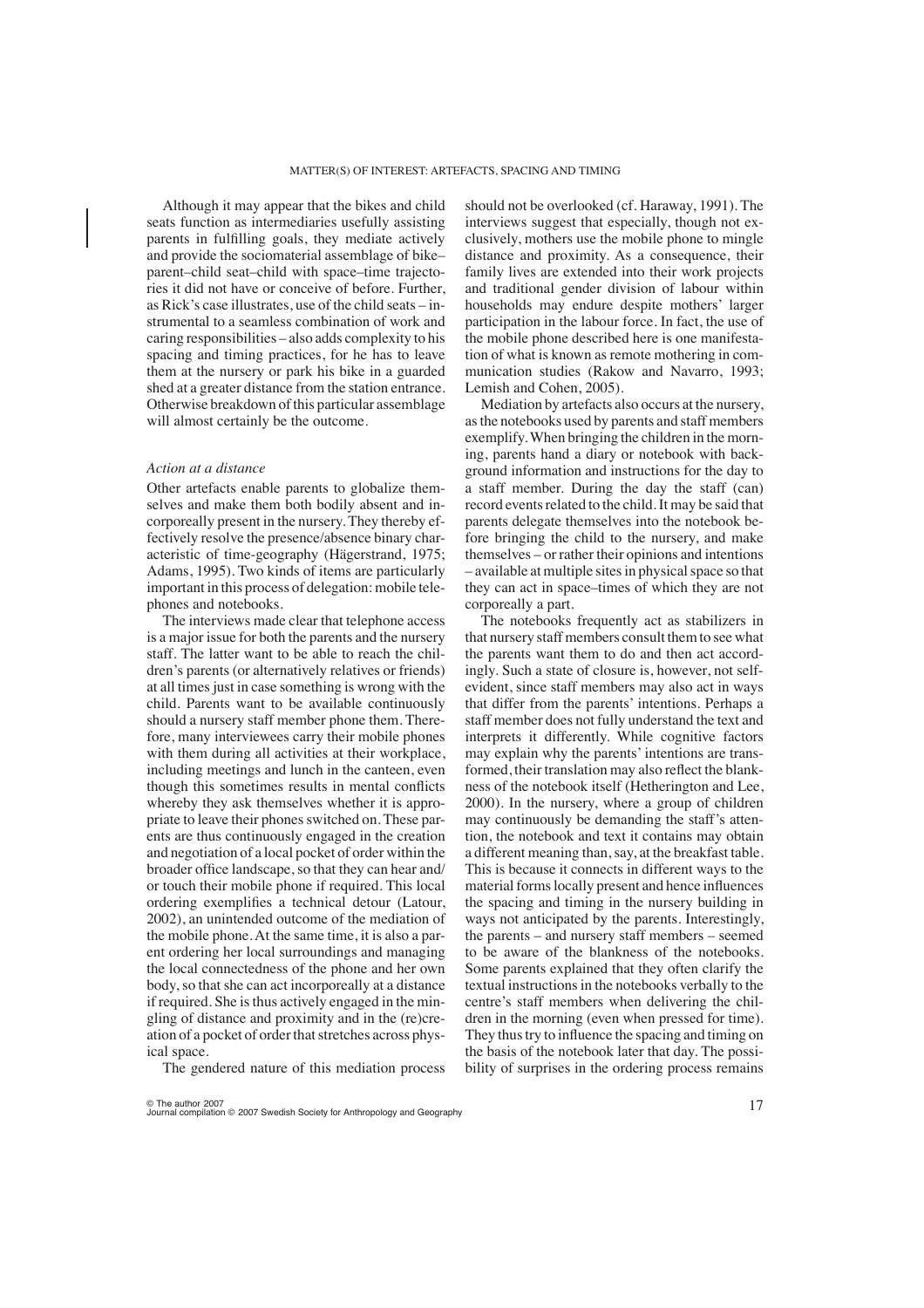

Fig. 1. A time-geographic diagram.

among others however, because the parents cannot foresee the local connectedness of the notebook later that day.

#### *Precarious spacing and timing*

While the relevance of technical artefacts in daily practices is often overlooked, it becomes more visible when punctuality is disrupted and artefacts fail to do their job. ANT texts frequently illustrate such a situation with examples of mechanical defects (Latour, 1999, 2005). The process of punctuality can, however, also be disrupted if artefacts are not appropriately spaced and timed as parts of pockets of local order in the landscape; detours in goals can also occur when heterogeneous entities in the landscape are out of touch.

These points may be illustrated by Marlene's remarks about her second child's cuddle toy. When rushing towards the nursery in the morning, her other son's elementary school and her own work location, she and her youngest son sometimes forget the toy and leave it at home. Being afraid the child won't be able to sleep at midday, she usually returns home after bringing her other son to school, collects the toy, delivers it to the nursery, and drives to her workplace where she arrives 10 to 15 minutes late. As before, a technical artefact mediates human action at multiple sites in physical space at various moments in chronological time and for several people. The artefact in question – a means for letting the child experience an absent familiarity in the nursery through touch (Hetherington, 2003) – becomes an end in itself (Latour, 2002). It should be noted that the cuddle toy causes a detour even though Marlene's time resources are very limited. During the interview Marlene emphasized repeat-

edly how determined she is to arrive at her workplace in the morning as early as possible. If she arrives there early, she can leave earlier in the afternoon, will worry less about whether she can work as many hours that week as she is supposed to do, and will feel less concerned about how her (male) colleagues think about her working hours and loyalty to her employer.

It is important to appreciate that not only Marlene acts but so does the toy. She returns home because the toy at home is out of reach of her child and therefore an object without identity. It becomes something if her child can touch it – for him but also for her. If the toy is not with her child, she is likely to feel anxiety and guilt while commuting and working: will my child be able to sleep? What kind of a mother am I to leave my child at the nursery without his favourite toy? Therefore she puts herself in the service of her child *and* the toy. When placed within reach of her child, the blankness of the toy becomes functional (Hetherington and Lee, 2000); the toy can then contribute to the successful completion of Marlene's work-related projects and the nursery's projects in subsequent moments that day. While not determining the roles of blank objects in any straightforward manner, attending to their local connectedness may shed some light on the roles they might attain.

The role of the toy can be appreciated more clearly if a time-geographic diagram is drawn (Fig.  $1$ ). If, as is normally done, only the trajectories of human beings were depicted in the space–time diagram, Marlene's path would have been incomprehensible. Once the artefacts that (are supposed to) travel with the child are added to the diagram, the detour in her path becomes easier to understand, since it serves to bring the toy as a blank object in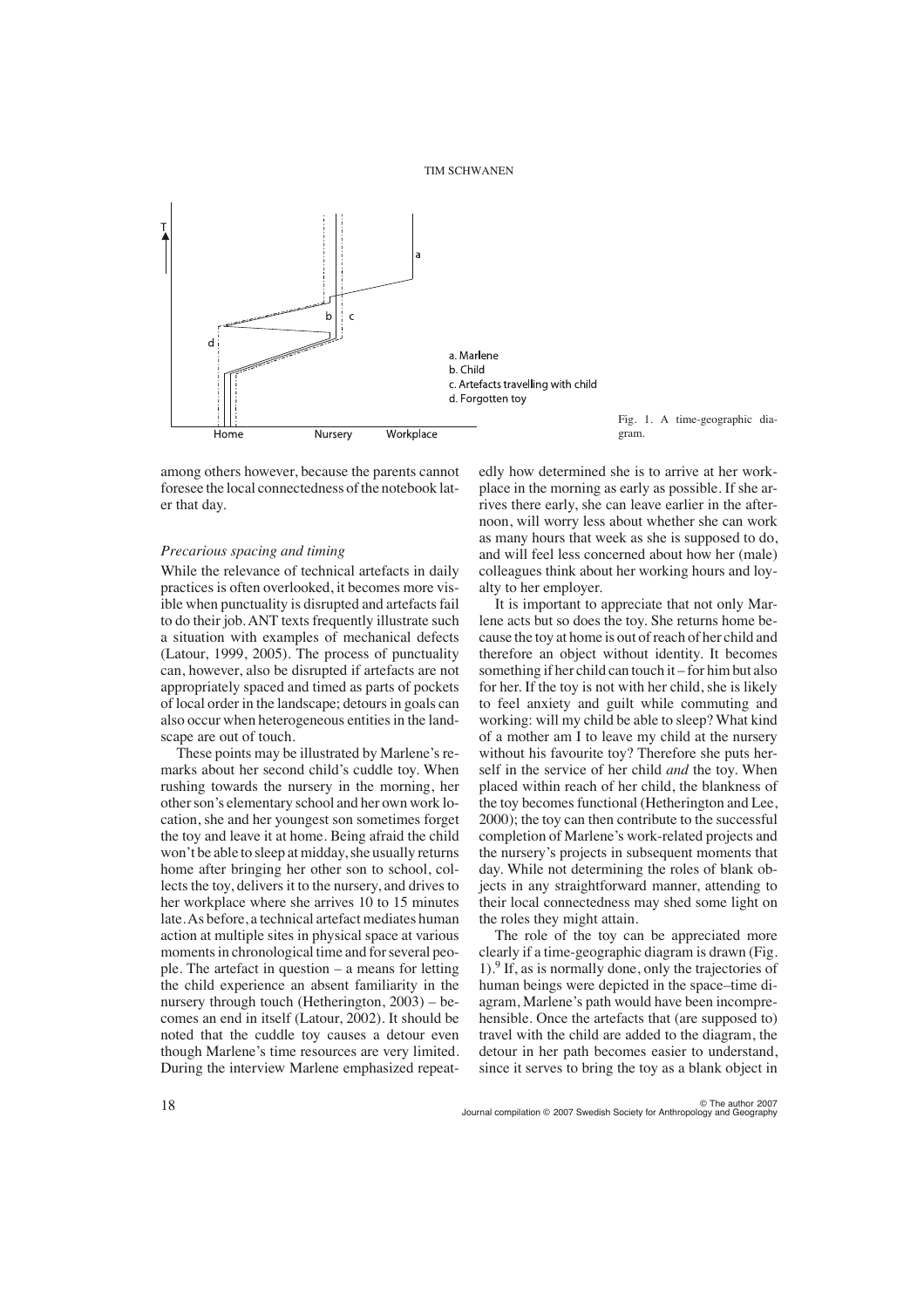touch with her child. Note that the diagram provides a symmetrical representation of what happens (Thrift, 2005). It does not ascribe agency to Marlene, the toy or any other entity, but simply shows the importance of the local connectedness of human and nonhuman entities and the effort required for creating and maintaining this.

Figure 1 illustrates another point. Recall from earlier sections that Hägerstrand sometimes dualistically juxtaposed the material against the immaterial. If the (outside) world of matter and an (inner) world of language and meaning are considered as two disjointed spheres, it would indeed be difficult to incorporate the immaterial in time-geography (Gren, 2001). If, however, Latour's (1999, ch. 2) arguments about 'circulating references' are followed, it becomes easier to include the immaterial into Hägerstrand's notation system. Latour argues that matter and language should not be seen as separate spheres and offers an alternative to the conventional model of correspondence between world and language, consisting of chains of material elements with specific forms. It is through these chains that phenomena circulate. In effect, Latour has replaced differences in kind between matter and language by differences in degree.

Latour's model may be combined usefully with Hägerstrand's diagrams. On the one hand, the circulation of phenomena often requires that heterogeneous material forms are brought together (before some are transported to other space–times) and Hägerstrand's diagrams may be used to track this process of circulation. On the other – and this is directly related to Fig. 1 – Latour's ideas may be used to argue that notions of good parenting and associated affects are indirectly present in the diagram rather than being external to it (cf. Amin and Thrift, 2002), because they circulate through the coupling and uncoupling of the various space–time trajectories – the mother's path rejoining that of the toy which is then reunited with the child's trajectory and stays so after his mother has embarked on her commuting trip. Paradoxically, turning more physical may enhance time-geography's abilities to deal with the social realm (Gren, 2001).

## **Reflections**

Some of the things I have tried to say in this paper may be recapitulated through a series of suggestions. First, time-geography is not only about constraints and/or the visualization of space-time paths but also about the ordering of heterogeneous material entities (cf. Hägerstrand, 1974; Ellegård, 1983). That many have considered time-geography as concerned with human beings and the paths traced out by their bodies is largely reflective of scientific practice of the 1970s and 1980s when there was less interest in materiality than nowadays. Second, therefore, current thinking in geography opens up new possibilities for extending time-geography. As this paper has elaborated, an engagement with notions from (post) ANT and related post-structuralist approaches that give more emphasis to norms, emotions and affects can assist time-geography in better understanding the role of material objects in the performance of projects, the (re)constitution of pockets of local order and the unfolding of space– time paths. In this way, the focus on local connectedness in the landscape may be supplemented with more attention for action at a distance; the conceptualization of agency can be advanced; the corporeal presence–absence binary can be dissolved; and the social realm can be dealt with in new ways.

Third, the case study suggests that the mundane objects travelling into/out of a nursery discussed here play multiple roles. They are useful in engendering action and the overcoming of capability constraints, although this often comes at the price of additional spacing and timing in the landscape. They can also contribute to the stabilization and routinization of projects. Further, there are artefacts that enable humans to act incorporeally at a distance through delegation, though here too, extra spacing and timing may be required to maintain the capacity to do so. The outcome of action at a distance is nevertheless uncertain because of the blankness of the artefacts used to delegate one's intentions and goals. Finally, artefacts may disrupt routines if not spaced and timed appropriately – whether or not they hold heterogeneity together depends very much on their position in the landscape.

Fourth, (post) ANT may in some ways benefit from time-geography. Although Latour, Law and colleagues have shown how globalities and universitalities are produced locally, their work might benefit from considering how objects come to hang together locally with other entities present and absent in the landscape and how local connections bear on the durability and reach of sociomaterial assemblages. Thus, time-geography would provide a framework for analysing how and why artefacts must and can change shape while travelling through space and time and how encounters with the local landscape affect its performance and fluidity (cf. De Laet and Mol, 2000).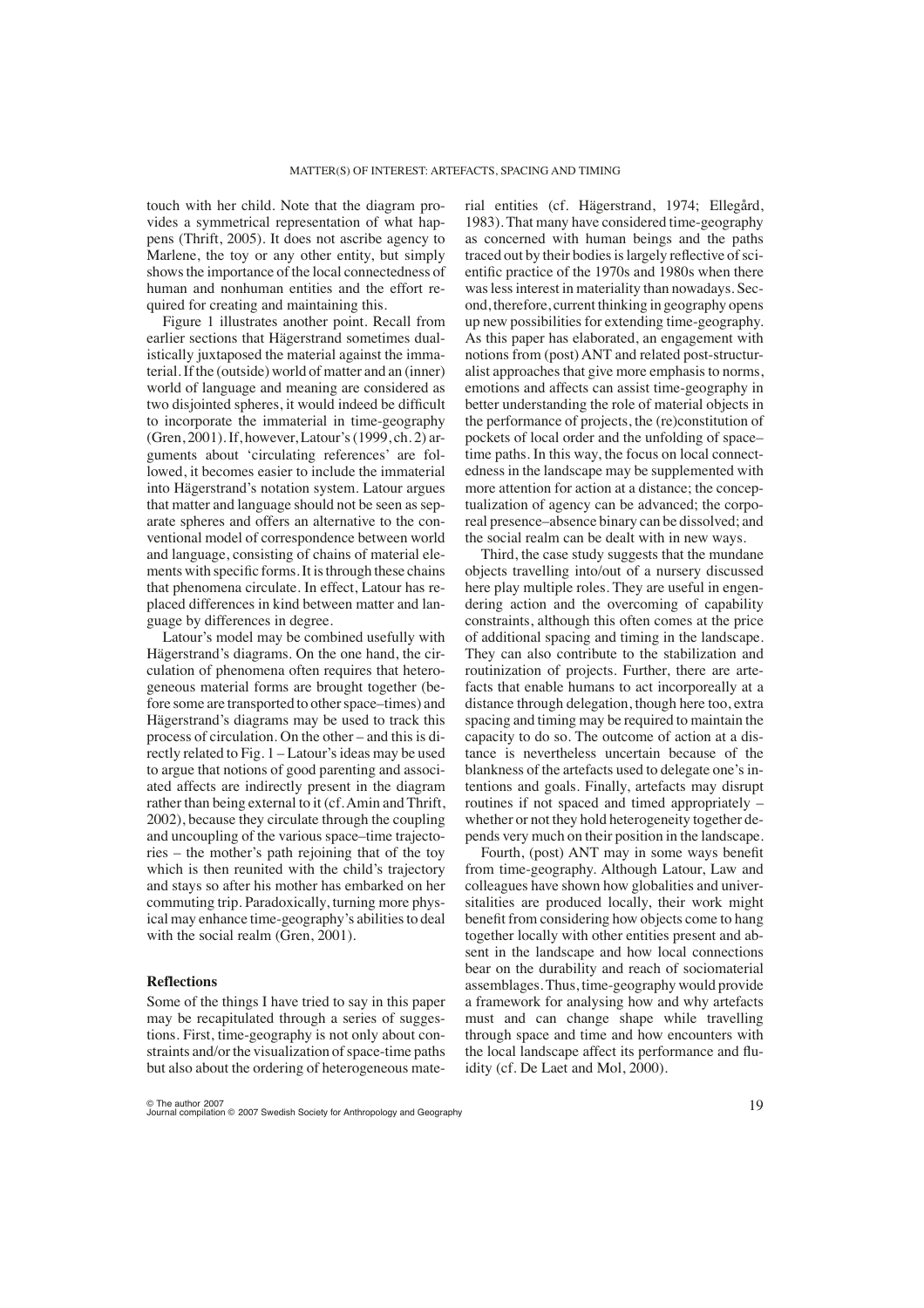Fifth, the empirical part has revealed two main points with respect to the literature about parents' everyday juggling of work and caring tasks. While developments in norms and values about parenting and the mobilization of social support mechanisms are essential to the combination of work and caring duties, nonhuman artefacts also play an important part which is usually ignored. At the same time, the use of artefacts can easily result in additional ordering that adds further complexity and uncertainty to the already busy schedules of dual-earner families. They may thus contribute to situations of time squeeze even if they are employed to alleviate these. The continuity of this ordering process remains seriously underexposed in time-budget studies. Even feminist-geographic studies of women's double burden of paid and domestic work and the recent stream of studies of the work/life balance largely fail to highlight the spacing and timing of humans *and* artefacts.

Finally, I believe that time-geography can be relevant to rematerialized geographies. It is imperative that geographers continue to advance their own thinking by drawing on theoretical developments in related disciplines. They should be careful, however, not to overlook the legacy of their own discipline, part of which can provide insights and notions that might be useful to contemporary issues and research interests. It can only be hoped that this paper will trigger further and renewed interest in Hägerstrand's work.

# **Acknowledgements**

The supportive suggestions of the anonymous reviewers are gratefully acknowledged. The work reported in this paper is financed by the Netherlands Organization for Scientific Research (NWO), grant 451.03.058.

#### **Notes**

- 1. It is in the conceptualization of the links between landscape and project that Hägerstrand's debt to the continental chorographic tradition in geography becomes most visible (cf. Olwig, 2002).
- 2. This neglect of feelings and affects implies that (post) actornetwork thinking could never have been the only source of inspiration for non-representational theorists who have become increasingly interested in the 'utter ubiquity of affect as vital elements of cities' and everyday life (Thrift, 2004, p. 57).
- 3. Deleuze's virtuality is a reworking of Bergson's notion of duration. Virtuality is something that exists but not in actuality. Think of genetic information (May, 2005): it is stored

in our genes and contributes to our growth but cannot be experienced by humans directly. Virtual objects can only be known through the actualization of their effects, in this case the growth and ageing of our bodies.

- 4. Gren (1994) argues that Hägerstrand's conception of space has changed from absolute (a container) to relative (outcome of an ontology of matter) over time. Likewise, his conception of time evolved from time as a chain of instants moving forward in an undifferentiated manner to time as 'embedded in the situational permutations of matter in space' (Hägerstrand, 1988, p. 34).
- 5. The criticism that social theory failed to foreground practices has also been raised by Thrift (1996) and formed one of his motivations for exploring what is now known as nonrepresentational theory.
- 6. Bergson argued that science tended to treat evolution as the realization of preformed possibilities and deprived it of inventiveness and creativity, because scientists think in closed systems, where the possible is derived by abstracting from the real and then projected backwards (Pearson and Mullarkey, 2002). In his opinion, true creativity can only be approached when attending to duration (or virtuality in Deleuze's terms). The virtual differs in two ways from the possible (May, 2005). First, the virtual exists even though humans cannot experience it directly. Second, the virtual does not mirror the real but is instead absolutely different and/or new.
- 7. In total, forty parents residing in the city of Utrecht and surrounding suburban settlements logged their activities for one day in a diary and were interviewed by the author about the reported activities and the juggling of work and domestic responsibilities in general. Respondents include men and women with varying numbers of children in specific age classes and residing in residential neighbourhoods at different distances from Utrecht's city centre. The majority of these adults were recruited via two day-care centres (one within and one outside the municipal boundaries of Utrecht) during on-site visits by the author and through letters. Information obtained during on-site visits has also been used for this paper. The data were collected in September 2004 to February 2005.
- 8. It should be remembered that the bicycle is the second most important mode of travel after the private car in the Netherlands, and the second most important access/egress mode (after walking) when train constitutes the main travel mode (Krygsman, 2004). Although no statistics are available, it is not uncommon to take folding bikes on trains in the Netherlands. Nor is it odd to leave child seats at the nursery; interviews and on-sites visits suggest that more parents do this (very) regularly.
- 9. It goes without saying that this diagram is not intended to provide a totalizing master vision from a point of nowhere by a 'neutral' intellectual subject (Haraway, 1991). It should instead be seen as a sensitizing device (Hinchliffe *et al.*, 2005), alerting the reader to the relevance of the toy and its local entanglements.

#### *Tim Schwanen*

*Department of Human Geography and Planning Faculty of Geosciences Utrecht University P.O. Box 80.115 3508 TC Utrecht The Netherlands E-mail*: t.schwanen@geo.uu.nl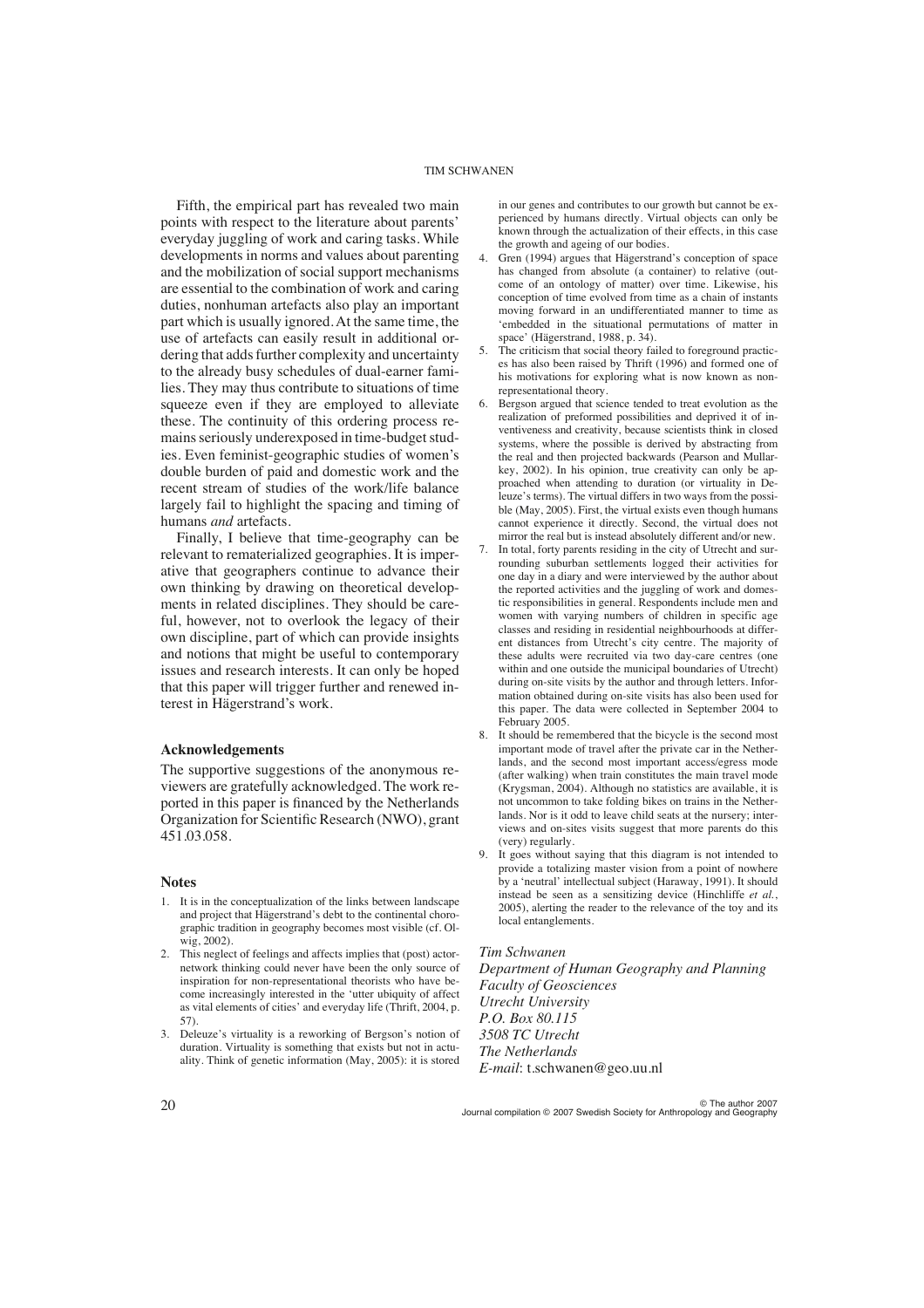#### **References**

- ADAMS, P.C. (1995): 'A reconsideration of personal boundaries in space–time', *Annals of the Association of American Geographers* 85 (2): 267-285.
- AMIN, A. and THRIFT, N. (2002): *Cities: Reimagining the Urban*. Polity Press, Cambridge.
- ANDERSON, B. (2004): 'Time-stilled space-slowed: how boredom matters', *Geoforum* 35 (6): 739-754.
- BAKKER, K. and BRIDGE, G. (2006): 'Material worlds? Resource geographies and the "matter of nature"', *Progress in Human Geography* 30 (1): 5-27.
- BROWN, S.D. and CAPDEVILA, R. (1999): 'Perpetuum mobile: substance, force and the sociology of translation', in LAW, J. and HASSARD, J. (eds): *Actor Network Theory and After*. Blackwell, Oxford, pp. 26-50.
- BROWN, S.D. and MIDDLETON, D. (2005): 'The baby as virtual object: agency and difference in a neonatal intensive care unit', *Environment and Planning, D: Society and Space* 23 (5): 695-715.
- BUTTIMER, A. (1976): 'Grasping the dynamism of lifeworld', *Annals of the Association of American Geographers* 66 (2): 277-292.
- CALLON, M. and LAW, J. (2004): 'Introduction: absence presence, circulation, and encountering in complex space', *Environment and Planning, D: Society and Space* 22 (1): 3-11.
- CALLON, M. and LAW, J. (2005): 'On qualculation, agency and otherness', *Environment and Planning, D: Society and Space* 23 (5): 717-733.
- CASTREE, N. (2002): 'False antitheses? Marxism, nature and actor-networks', *Antipode* 34 (1): 111-146.
- DE LAET, M. and MOL, A. (2000): 'The Zimbabwe bush pump: mechanics of a fluid technology', *Social Studies of Science* 30 (2): 225-263.
- ELLEGÅRD, K. (1983): *Människa produktion. Tidsbilder av ett produktionssystem*. University of Gothenburg, Gothenburg.
- ELLEGÅRD, K. (1996): 'Reflection over routines in time and space – actors' interaction ands control in a work place context', *Österrreichisches Zeitschrift für Soziologie* 21 (2): 2- 35.
- ELLEGÅRD, K. and VILHELMSON, B. (2004): 'Home as a pocket of local order: everyday activities and the friction of distance', *Geografiska Annaler: Series B, Human Geography* 86 (4): 281-296.
- GIDDENS, A. (1984): *The Constitution of Society: Outline of the Theory of Structuration*. University of California Press, Berkeley, CA.
- GREN, M. (1994): *Earth Writing: Exploring Representation and Social Geography In-between Meaning/Matter*. University of Gothenburg, Gothenburg.
- GREN, M. (2001): 'Time-geography matters', in MAY, J. and THRIFT, N. (eds): *TimeSpace: Geographies of Temporality*. Routledge, London, pp. 208-225.
- HÄGERSTRAND, T. (1970): 'What about people in regional science?', *Regional Science Association Papers* 24 (1): 7-21.
- HÄGERSTRAND, T. (1973): 'The domain of human geography', in CHORLEY, R.J. (ed.): *Directions in Geography*. Methuen, London, pp. 67-87.
- HÄGERSTRAND, T. (1974): 'On socio-technical ecology and the study of innovations', *Etnologica Europaea* 7 (1): 17-34.
- HÄGERSTRAND, T. (1975): 'Space, time and human conditions', in KARLSQVIST, A., LUNDQVIST, L. and SNICK-ARS, F. (eds): *Dynamic Allocation of Urban Space*. Saxon House, Westmead, pp. 3-14.
- HÄGERSTRAND, T. (1984): 'Escapes from the cage of routines: observations of human paths, projects and personal scripts', in

LONG, J. and HECOCK, R. (eds): *Leisure, Tourism and Social Change*. Dunfermline College of Physical Education, Edinburgh, pp. 7-19.

- HÄGERSTRAND, T. (1988): 'Time and culture', in KIRSCH, G., NIJKAMP, P. and ZIMMERMAN, K. (eds): *The Formulation of Time Preferences in a Multidisciplinary Perspective.* Avebury, Aldershot, pp. 33-42.
- HÄGERSTRAND, T. (1989): 'Reflections on "What about people in regional science?"', *Papers of the Regional Science Association* 66 (1): 1-6.
- HÄGERSTRAND, T. (1995a): 'Action in the physical everyday world', in CLIFF, A.D., GOULD, P.R., HOARE, A.G. and THRIFT, N.J. (eds): *Diffusing Geography: Essays for Peter Haggett*. Blackwell, Oxford, pp. 35-45.
- HÄGERSTRAND, T. (1995b): 'Landscape as overlapping neighbourhoods', in BENKO, G.B. and STROHMAYER, U. (eds): *Geography, History and Social Sciences*. Kluwer Academic Publishers, Dordrecht, pp. 83-96.
- HÄGERSTRAND, T. (2004): 'The two vistas', *Geografiska Annaler: Series B, Human Geography* 86 (4): 315-323.
- HARAWAY, D. J. (1991): *Simians, Cyborgs, and Women: The Reinvention of Nature*. Routledge, New York.
- HARAWAY, D. ([1997] 2004): 'Modest\_Witness@Second\_Millennium', in HARAWAY, D. (ed.): *The Haraway Reader*. Routledge, London, pp. 223-250.
- HARVEY, D. (1990): *The Conditions of Postmodernity*. Blackwell, Cambridge, MA.
- HETHERINGTON, K. (1997): 'Museum topology and the will to connect', *Journal of Material Culture* 2 (2): 199-218.
- HETHERINGTON, K. (2003): 'Spatial textures: place, touch, and praesentia', *Environment and Planning* 35A (11): 1933- 1944.
- HETHERINGTON, K. and LEE, N. (2000): 'Social order and the blank figure', *Environment and Planning, D: Society and Space* 18 (2): 169-184.
- HINCHLIFFE, S., KEARNS, M.B., DEGEN, M. and WHAT-MORE, S. (2005). 'Urban wild things: a cosmopolitical experiment', *Environment and Planning, D: Society and Space* 23 (5): 643-658.
- JARVIS, H., PRATT, A.C. and WU, P.C.C. (2001): *The Secret Life of Cities*. Prentice Hall, Harlow.
- KIRSCH, S. and MITCHELL, D. (2004): 'The nature of things: dead labour, nonhuman actors, and the persistence of Marxism', *Antipode* 36 (4): 687-705.
- KRYGSMAN, S. (2004): *Activity and Travel Choice(s) in Multimodal Public Transport Systems*. Utrecht University, Utrecht.
- KWAN, M.P. (2004): 'GIS methods in time-geographic research: geocomputation and geovisualization of human activity patterns', *Geografiska Annaler: Series B, Human Geography* 86 (4): 267-280.
- LATHAM, A. and MCCORMACK, D.P. (2004): 'Moving cities: rethinking the materialities of urban geographies', *Progress in Human Geography* 26 (6): 701-724.
- LATOUR, B. (1996): 'On interobjectivity'. *Mind, Culture, and Activity* 3 (4): 228-245.
- LATOUR, B. (1997): 'Trains of thought: Piaget, formalism, and the fifth dimension', *Common Knowledge* 6 (3)**:** 170-191.
- LATOUR, B. (1999): *Pandora's Hope: Essays on the Reality of Science Studies*. Harvard University Press, Cambridge, MA.
- LATOUR, B. (2002): 'Morality and technology: the end of the means', *Theory, Culture and Society* 19 (5/6): 247-260.
- LATOUR, B. (2004): *Politics of Nature: How to Bring the Sciences into Democracy*. Harvard University Press, Cambridge, MA.
- LATOUR, B. (2005): *Reassembling the Social: An Introduction to Actor-network-theory*. Oxford University Press, Oxford.

 $\circ$  The author 2007  $\circ$  2007 Swedish Society for Anthropology and Geography  $21$